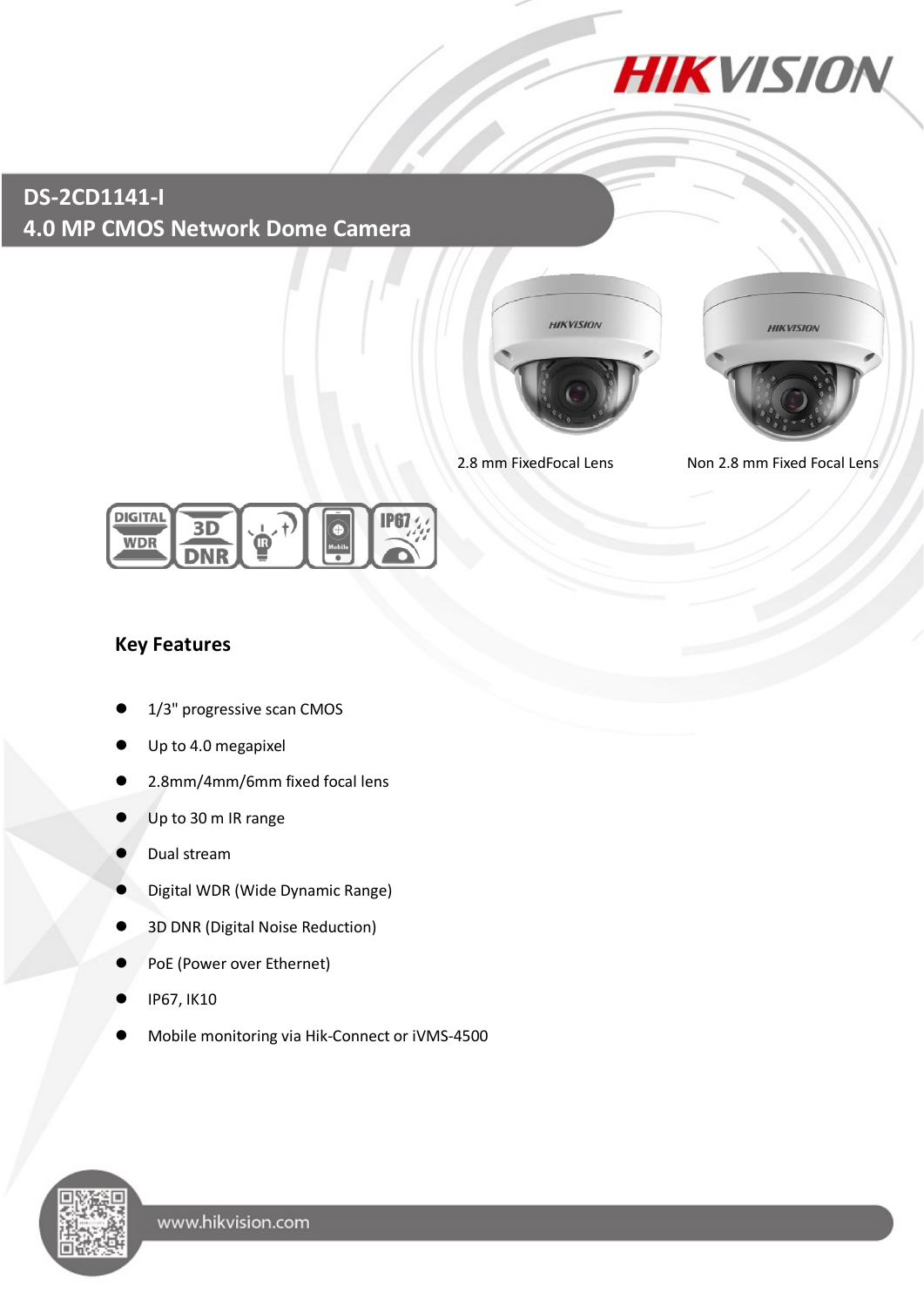

# **Specification**

| <b>Camera</b>                       |                                                                                                                                                                        |
|-------------------------------------|------------------------------------------------------------------------------------------------------------------------------------------------------------------------|
| Image Sensor                        | 1/3" progressive scan CMOS                                                                                                                                             |
| Min. Illumination                   | Color: 0.01Lux @(F1.2,AGC ON),0 Lux with IR                                                                                                                            |
| Shutter Speed                       | $1/3s$ to $1/100,000$ s, support slow shutter                                                                                                                          |
| Lens                                | 2.8 mm @F2.0, horizontal field of view 105°, 4 mm @F2.0, horizontal field of view 84°<br>6 mm @F2.2, horizontal field of view 55°                                      |
| Lens Mount                          | M12                                                                                                                                                                    |
| Day & Night                         | IR cut filter with auto switch                                                                                                                                         |
| 2-Axis Adjustment                   | Pan: 0° to 355°, tilt: 0° to 70°                                                                                                                                       |
| <b>DNR(Digital Noise Reduction)</b> | 3D DNR                                                                                                                                                                 |
| WDR (Wide Dynamic Range)            | Digital WDR                                                                                                                                                            |
| <b>Compression Standard</b>         |                                                                                                                                                                        |
| Video Compression                   | Main stream: H.264+/H.264<br>Sub stream: H.264/MJPEG                                                                                                                   |
| H.264 Type                          | Main profile/High profile                                                                                                                                              |
| Video Bit Rate                      | 32 Kbps to 16 Mbps                                                                                                                                                     |
| <b>Image</b>                        |                                                                                                                                                                        |
| Max. Resolution                     | $2688 \times 1520$                                                                                                                                                     |
| Main Stream<br>Max. Frame Rate      | 50Hz: 20fps @(2688 × 1520), 20fps @(2304 × 1296),25fps @(1920 × 1080, 1280 × 720)<br>60Hz: 20fps @(2688 × 1520), 20fps @(2304 × 1296),30fps @(1920 × 1080, 1280 × 720) |
| Sub-stream<br>Max. Frame Rate       | 50Hz: 25fps @(640 × 360, 352 × 288)<br>60Hz: 30fps @(640 × 360, 352 × 240)                                                                                             |
| <b>Image Settings</b>               | Brightness, saturation, contrast, sharpness are adjustable via web browser or client software                                                                          |
| Day/Night Switch                    | Support auto, scheduled                                                                                                                                                |
| Others                              | Mirror, BLC (area configurable), region of interest (support 1 fixed region)                                                                                           |
| <b>Network</b>                      |                                                                                                                                                                        |
| Network Storage                     | NAS (NFS, SMB/CIFS)                                                                                                                                                    |
| Detections                          | Motion detection                                                                                                                                                       |
| Alarms                              | Video tampering, network disconnected, IP address conflicted                                                                                                           |
| Protocols                           | TCP/IP,ICMP,HTTP,HTTPS,FTP,DHCP,DNS,DDNS,RTP,RTSP,RTCP,<br>NTP, UPnP, SMTP, SNMP, IGMP, 802.1X, QoS, IPv6, Bonjour                                                     |
| Standard                            | ONVIF(PROFILE S, PROFILE G), PSIA, CGI, ISAPI                                                                                                                          |
| <b>General Function</b>             | One-key reset, anti-flicker, heartbeat, mirror, password protection, privacy mask, watermark, IP<br>address filter                                                     |
| <b>Interface</b>                    |                                                                                                                                                                        |
| <b>Communication Interface</b>      | 1 RJ45 10M/100M self-adaptive Ethernet port                                                                                                                            |
| Reset                               | Support                                                                                                                                                                |
| <b>General</b>                      |                                                                                                                                                                        |
| <b>Operating Conditions</b>         | -30 °C to60 °C (-22 °F to140 °F), humidity: 95% or less (non-condensing)                                                                                               |
| Power Supply                        | 12 V DC ± 25%, PoE (802.3af)                                                                                                                                           |
| Power Consumption                   | Max. 5.5 W                                                                                                                                                             |
| Protection Level                    | IP67, IK10                                                                                                                                                             |
| IR Range                            | Up to 30 m                                                                                                                                                             |
| <b>Dimensions</b>                   | $\Phi$ 111 mm× 82 mm (4.4"× 3.2")                                                                                                                                      |
| Weight                              | 500 g (1.1 lb.)                                                                                                                                                        |